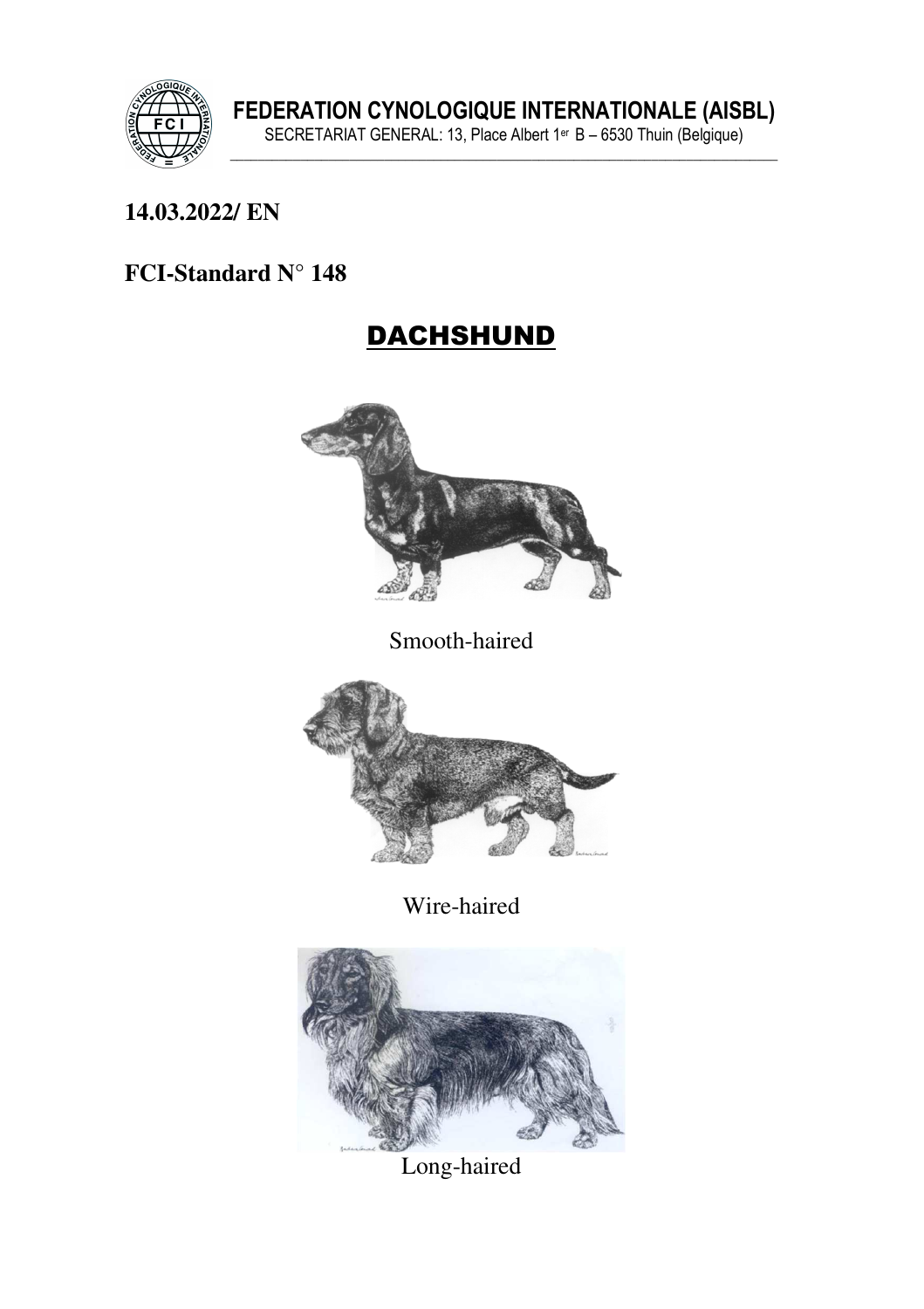**TRANSLATION**: Anke Masters / Official language (DE).

## **COUNTRY OF ORIGIN**: Germany.

### **DATE OF PUBLICATION OF THE OFFICIAL VALID STANDARD**: 25/05/2021.

**UTILIZATION**: Hunting dog, above and below ground.

**FCI CLASSIFICATION**: Group 4: Dachshunds. With working trial.

**BRIEF HISTORICAL SUMMARY**: The Dachshund, also called Dackel or Teckel, has been known since the Middle Ages. From the Bracken, dogs especially suitable for hunting below ground were consistently bred. From these short-legged dogs, the Dachshund evolved and is recognised as one of the most versatile hunting breeds. He also shows excellent performance above ground, hunting while giving tongue, flushing and tracking wounded game. The oldest Club devoted to the breeding of Dachshunds is the "Deutsche Teckelklub" e.V., founded in 1888.

For decades the Dachshund has been bred in three different sizes (Teckel, Miniature Teckel and Rabbit Teckel) and in three different coat varieties (Smooth-haired, Wire-haired and Long-haired), resulting in nine varieties.

**GENERAL APPEARANCE**: Low, short legged, elongated but compact build, very muscular with cheeky, challenging head carriage and alert facial expression. His build allows agile, quick work above and below ground. Sexual dimorphism is noticeable.

**IMPORTANT PROPORTIONS:** With a ground clearance of about one third of the height at withers, the body length (from the point of manubrium of sternum to the point of the buttock) should be in harmonious relation to height at withers, about  $1.7 - 1.8 : 1$ .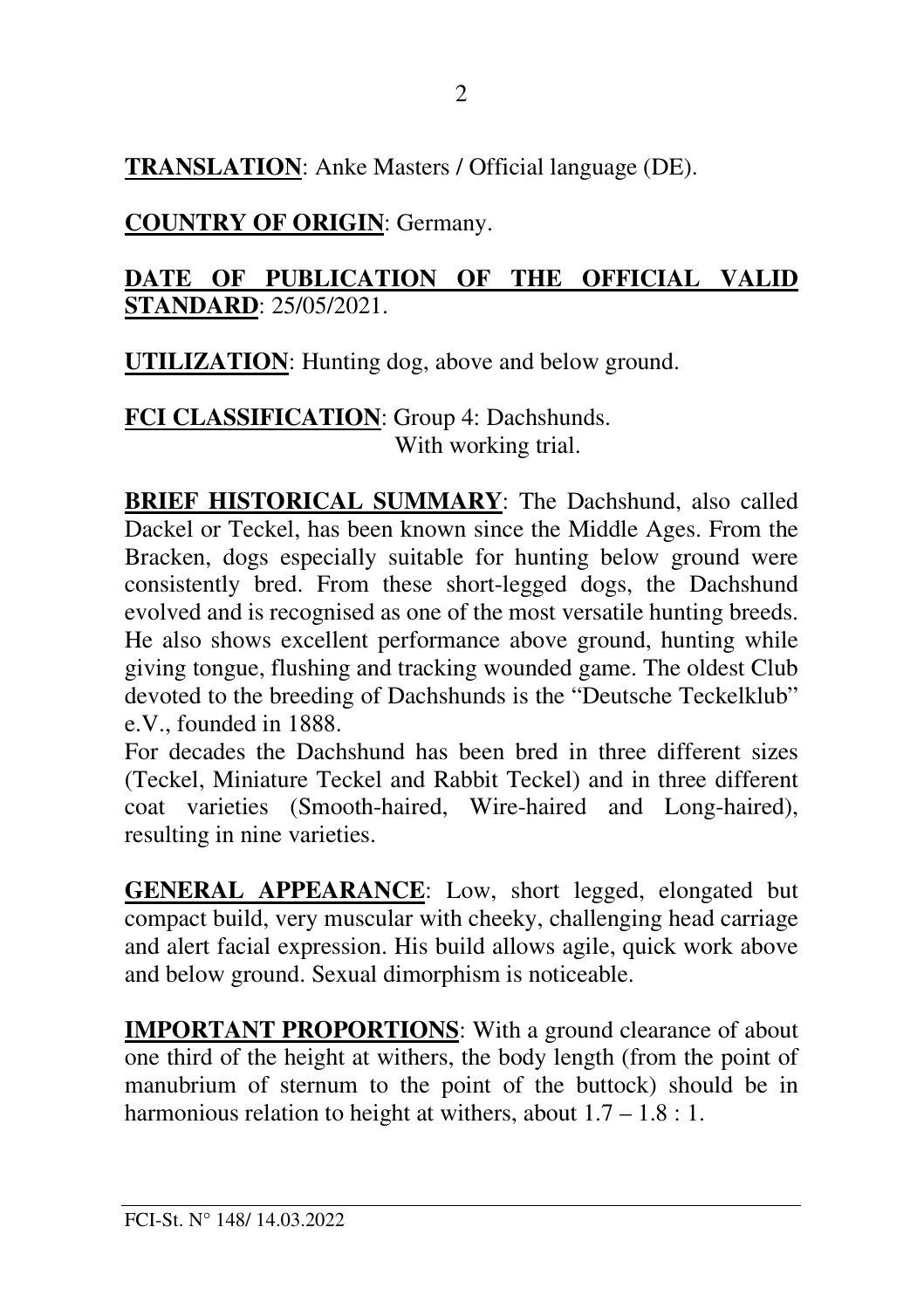**BEHAVIOUR / TEMPERAMENT:** Friendly by nature, neither fearful nor aggressive, with even temperament. Passionate, persistent and fast hunting dog with an excellent nose.

**HEAD**: Elongated as seen from above. As seen in profile, tapering uniformly towards the nose leather, yet not pointed. Superciliary ridges clearly defined. Nasal cartilage and bridge of nose long and narrow.

#### CRANIAL REGION:

Skull: Rather flat, not too broad, gradually merging with the slightly arched nasal bridge. Occipital peak not pronounced much. Stop: Slightly marked.

#### FACIAL REGION:

Nose: Nostrils well opened. Colour: see under respective colour definition.

Muzzle: Long, sufficiently broad and strong. Mouth can be opened wide, at the level of the vertical of the eye.

Lips: Taut fitting, covering the lower jaw well.

Jaws / Teeth: Well-developed jaws. Scissor bite, even and closing tightly. Ideally, complete set of 42 teeth according to requirements of the dentition formula with strong canines exactly fitting into each other.

**EYES**: Medium size, almond shape, set well apart, with clear energetic and yet friendly expression. Not piercing. Colour bright dark reddish-brown to blackish brown in all coat colours of the dogs. Wall- , fish- or pearl eyes in dapple dogs are not desired but shall be tolerated.

Eye lids well pigmented.

**EARS**: Set on high, not too forward. Sufficiently long, reaching the edge of the lips, but not much longer. Rounded. Mobile with front edge lying close to cheek.

**NECK**: Sufficiently long, muscular. Tight fitting skin on throat. Slightly arched nape of neck carried freely and high.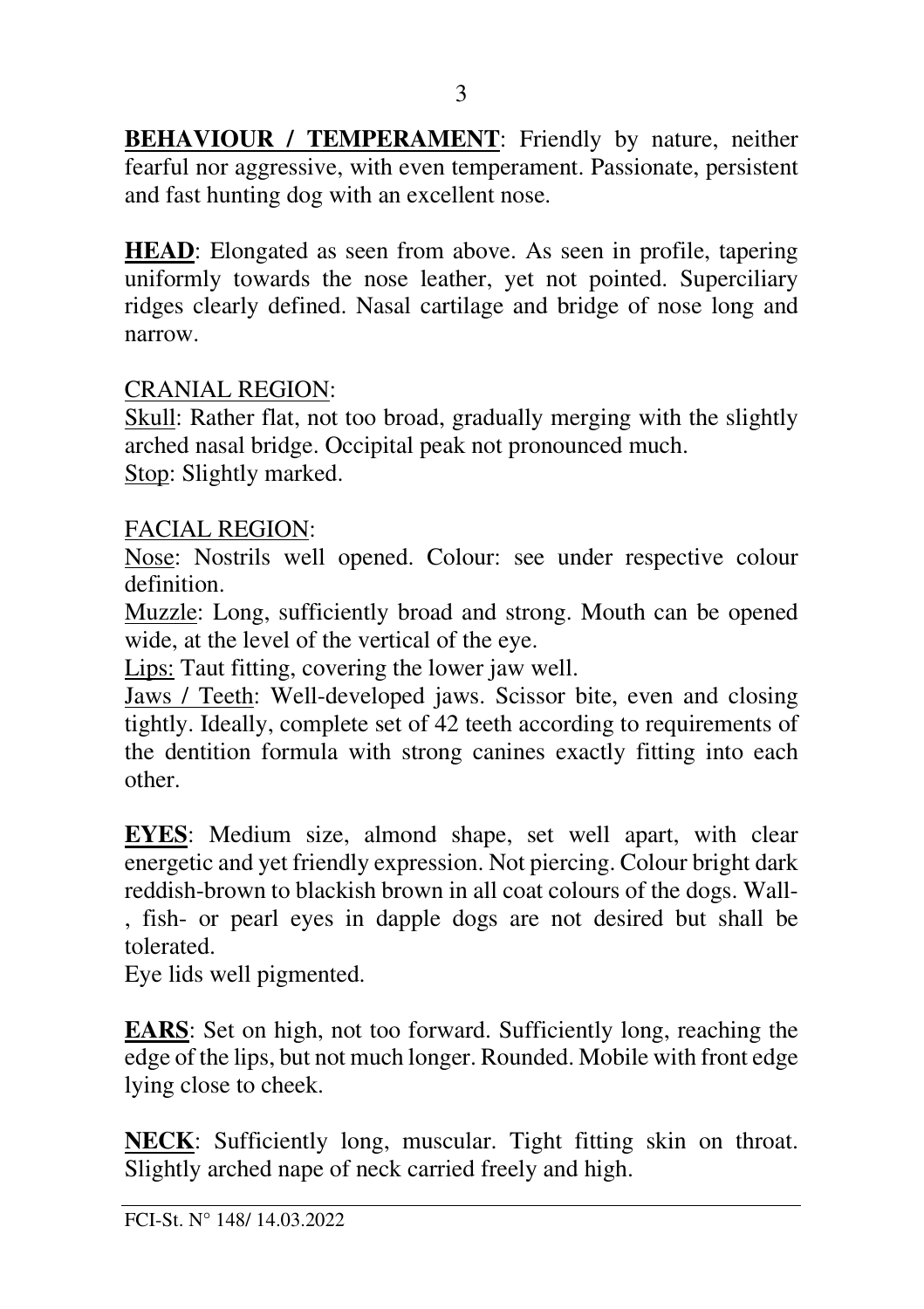## **BODY**:

Topline: Blending harmoniously from neck to slightly sloping croup. Withers: Pronounced.

Back: Behind the high withers, topline running from the thoracic vertebrae straight or slightly inclined to the rear. Firm and wellmuscled.

Loins: Strong, broad and well-muscled.

Croup: Broad and sufficiently long, not horizontal or sloping too much.

Chest: Sternum well developed and so prominent that slight depressions appear on either side. The ribcage, seen from the front, is oval. Seen from above and the side, it is spacious, giving plenty of space for heart and lung development. Ribs carried well back. With correct length and angulation of shoulder blade and upper arm, the front leg covers the lowest point of the sternal line in profile.

Underline and Belly: Slight tuck up. Chest smoothly transitioning to the belly in a continuous line.

**TAIL**: The tail is carried in a harmonious continuation of the topline, slightly falling off, not carried above topline. A slight curve in the last third of the tail is permitted.

### **LIMBS**:

#### FOREQUARTERS:

General: Strongly muscled, well angulated. Seen from the front, clean front legs (tight fitting skin), standing straight with good strength of bone; feet pointing straight forward, positioned at the lowest point of the chest.

Shoulders: Well defined muscles. Long sloping shoulder blade (ca. 90 degrees to upper arm), fitting close to chest.

Upper arm: Equal in length to shoulder blade, set almost at right angle to it. Strong boned and well-muscled, close fitting to ribs but free in movement.

Elbows: Turning neither in nor out.

Forearm: Short, yet so long that the dog's ground clearance is one third of its height at withers. As straight as possible.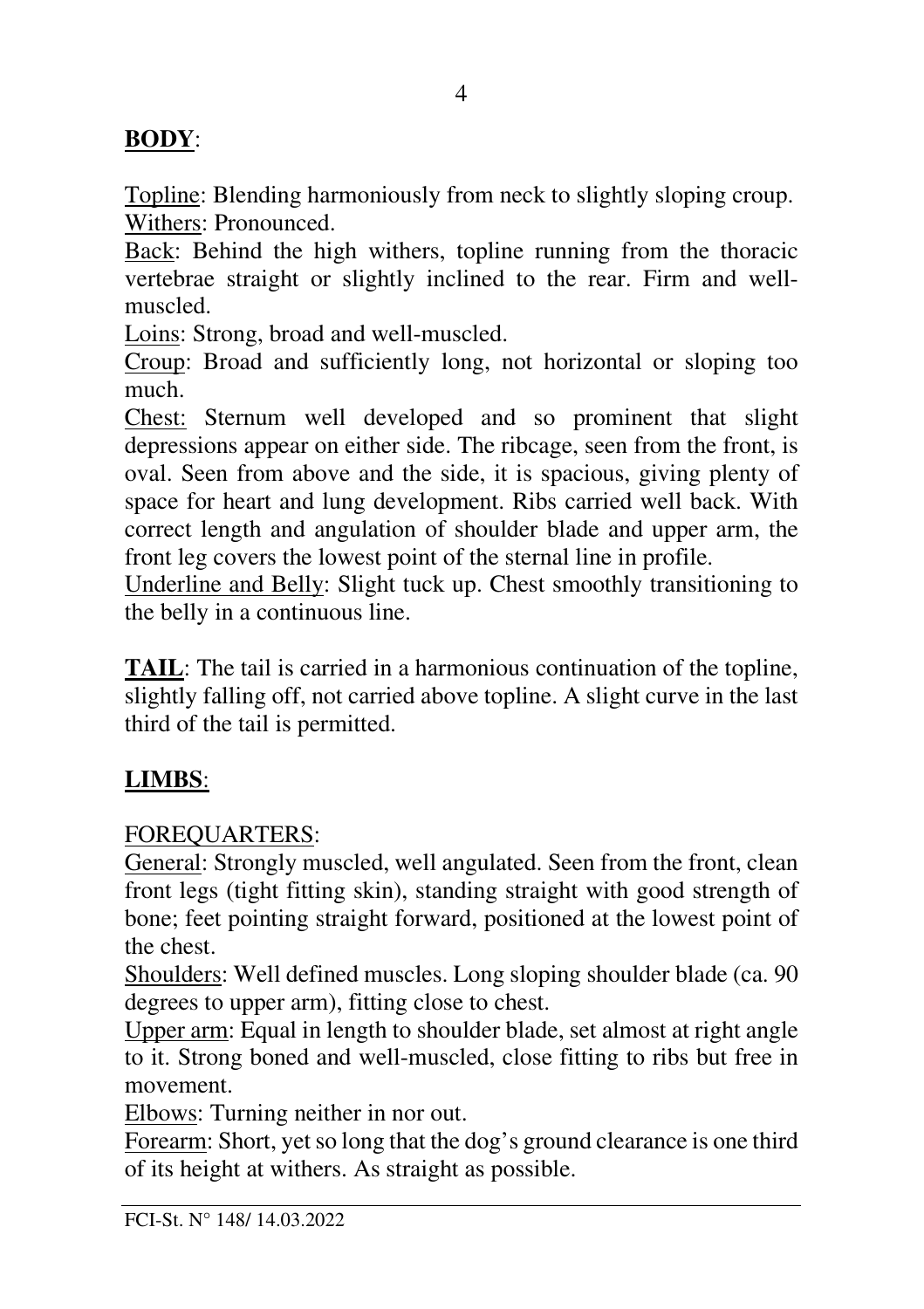Carpus / Wrist: Slightly closer together than the shoulder joints.

Pastern: Seen from the side, should be neither steep nor noticeably inclined forward.

Front feet: Toes close together, well arched with strong, resistant, well cushioned pads and short strong nails. Colour: see under respective colour definitions. The fifth toe has no function.

### HINDQUARTERS:

General: Strongly muscled, in good proportion to forequarters. Strong angulation of stifles and hock joints. Hindlegs parallel standing, neither close nor wide apart.

Upper thigh: Should be of good length and well-muscled.

Stifle (joint): Broad and strong with good angulation.

Lower thigh: Short, almost at right angle to upper thigh. Wellmuscled.

Hock joint: Strong, with strong tendons, tight skin.

Hock: Low, mobile towards lower thigh. Slightly **sloping** forward. Hind feet: Four close knit toes, well arched. Standing firmly on strong pads.

**GAIT / MOVEMENT**: Ground covering movement, flowing and energetic, with far reaching front strides without much lift, strong drive and slightly springy transmission to backline. Tail is carried in harmonious continuation of backline, slightly sloping. Front and hindlegs have parallel movement.

**SKIN**: Tight fitting, well pigmented. Colour: see under respective colour definitions.

## **SMOOTH-HAIRED**

## **COAT**

**Hair**: Short, dense, shiny, smooth fitting, tight and harsh. Not showing any bald patches anywhere. Tail: fine, fully but not too profusely coated. Somewhat longer guard hair on underside is not a fault.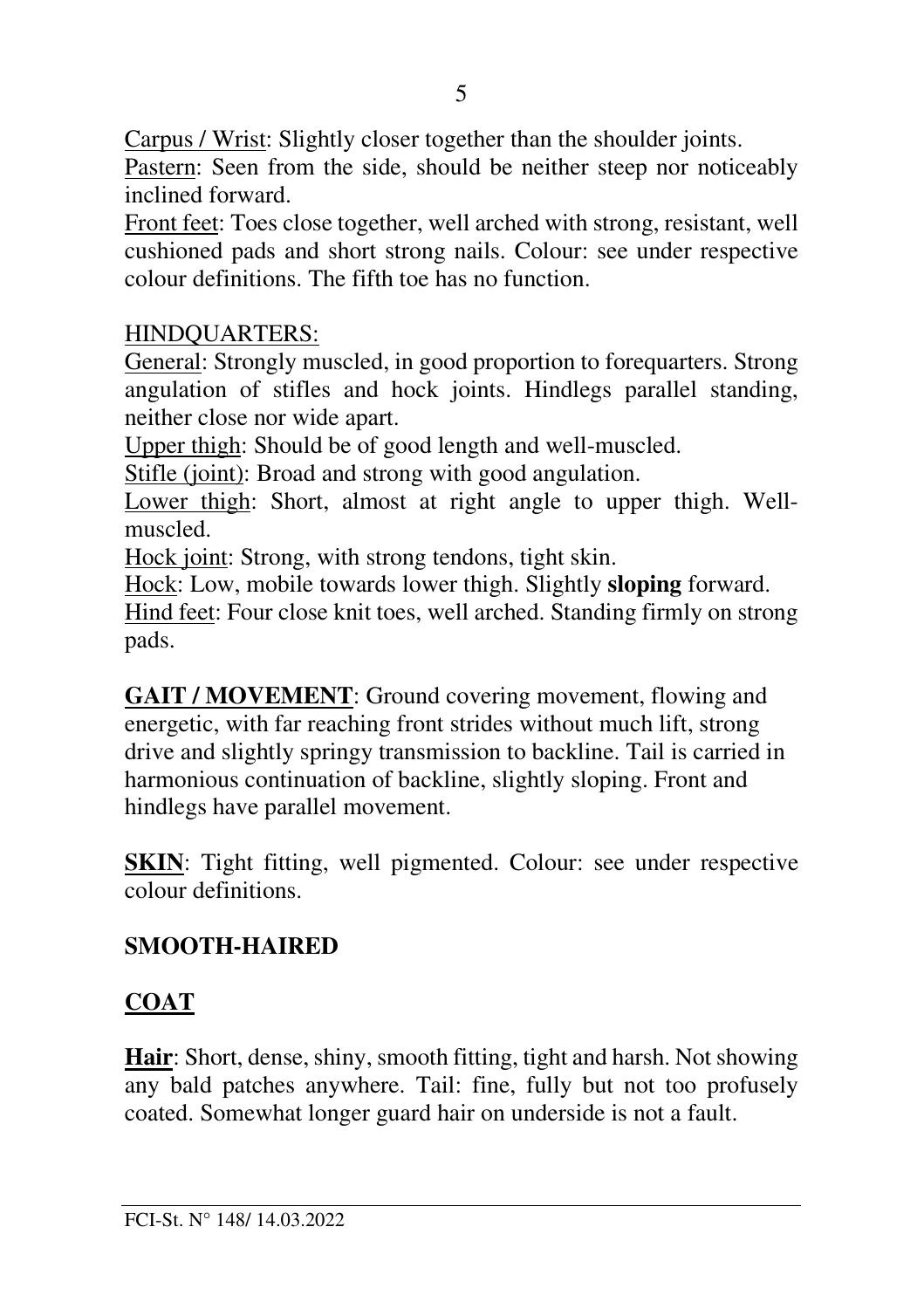## **Colour and Colour Patterns**:

a) One-coloured: Red. Interspersed black hairs permissible. However, a clean dark colour is preferable. A small white spot (up to 3 cm diameter) is only permissible on the chest. Nose, nails and pads black; reddish-brown is not desirable.

b) Two-coloured: Deep black or brown, each with tan markings (the darker, the better and as clean as possible), over eyes, on sides of muzzle and of the lower lip, on inner edge of ears, on forechest, on inside and rear side of legs, on the feet, around the anus and from there reaching to about one third or one half of the underside of the tail. Nose, nails and pads black in dogs with black base colour, brown, in dogs with brown base colour.

A small white spot (up to 3 cm diameter) is only permissible on the chest. Too wide spread, as well as insufficient tan markings are highly undesirable.

### c) Colour pattern Dapple (Merle):

The base colour is always the dark colour (black or brown). Exception: red dapples (red with dark spots). Desired are irregular grey but also beige spots (large patches not desired). Neither the dark nor the light colour is predominant. For nose, nails and pads see under a) and b).

d) Colour pattern Brindle: The colour of a brindle Dachshund is red with dark brindle. Nose, nails and pads are black.

All previously not mentioned colours and colour patterns are disqualifying. Lack of pigmentation is highly undesirable.

### **WIRE-HAIRED**

## **COAT**

**Hair:** With exception of muzzle, eyebrows and ears, perfectly even close-fitting, dense wiry topcoat with undercoat. Soft hair on the head (top knot) and on the paws is highly undesirable. The muzzle has a clearly defined beard.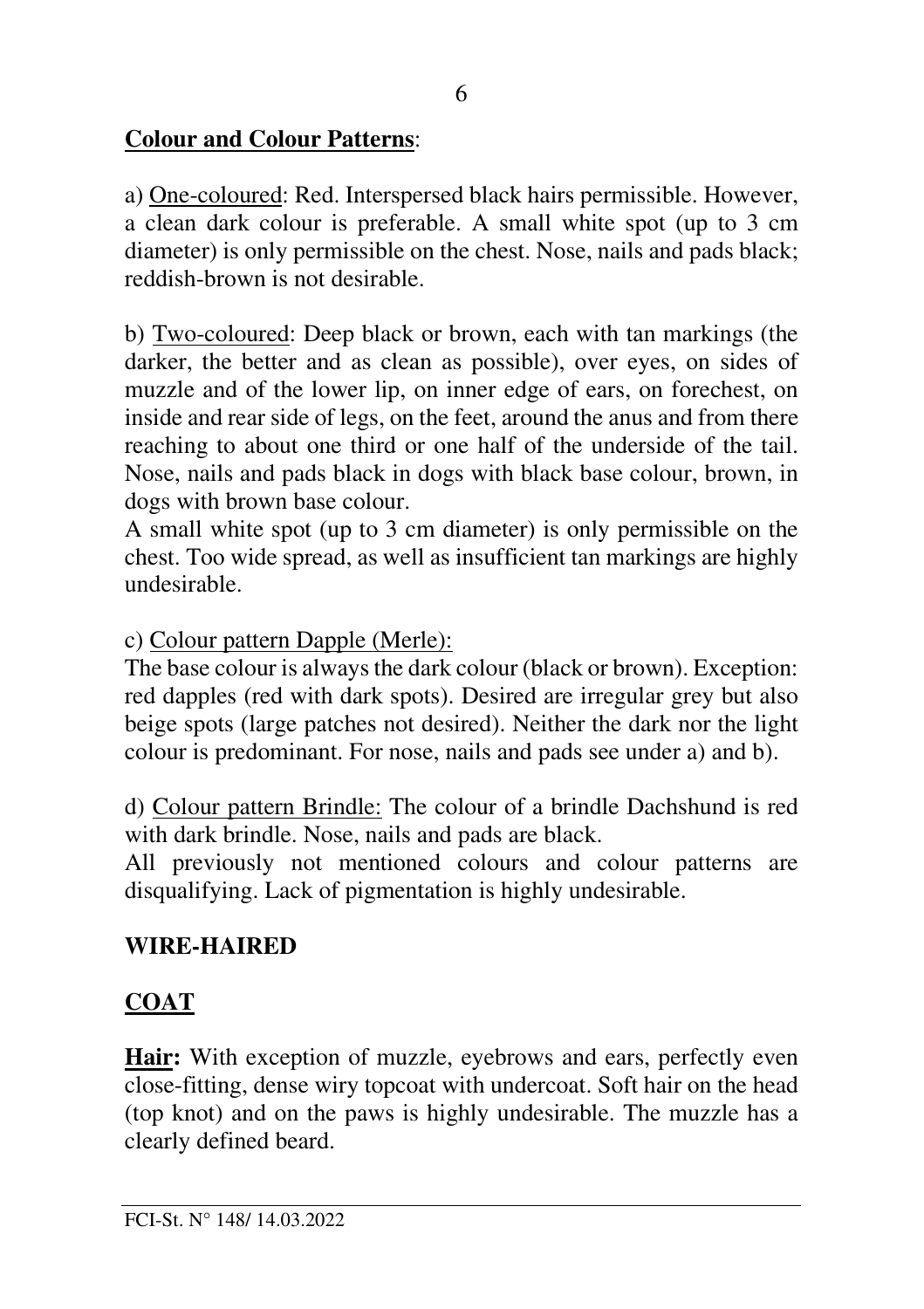Eyebrows are bushy. On the ears, the coat is shorter than on the body, almost smooth. Tail well and evenly covered with close-fitting coat.

#### **Colour and Colour Patterns:**

a) One-coloured: Red. Interspersed black hairs permissible. However, a clean dark color is preferable. A small white spot (up to 3 cm diameter) is only permissible on the chest. Nose, nails and pads black; reddish-brown is not desirable.

b) Multi-coloured: Wild boar, brown wild boar, black and tan, brown and tan. Tan markings (the darker, the better and as clean as possible), above eyes, on sides of muzzle and of the lower lip, on inner edge of ears, on forechest, on inside and rear side of legs, on the feet, around the anus and from there reaching to about one third or one half of the underside of the tail. Nose, nails and pads black in wild boar and black and tan dogs, brown in brown wild boar and brown and tan dogs. A small white spot (up to 3 cm diameter) is only permissible on the chest. Too widespread, as well as insufficient tan markings are highly undesirable.

c) Colour pattern Dapple (Merle): Colour as described under a) and b). The base colour is always the dark colour (wild boar, black or brown). Exception: red dapples (red with dark spots). Desired are irregular grey but also beige spots. Neither the dark nor the light colour is predominant. For nose, nails and pads see under a) and b).

d) Colour pattern Brindle: The colour of the brindle Dachshund is red with dark brindle. Nose, nails and pads are black.

All previously not mentioned colours and colour patterns are disqualifying. Lack of pigmentation is highly undesirable.

## **LONG-HAIRED**

### **COAT**

Hair: The plain shiny coat, with undercoat and close fitting to body, is longer at the throat and on underside of the body. On the ears the hair must extend beyond the lower edge of ears. Distinct feathers on rear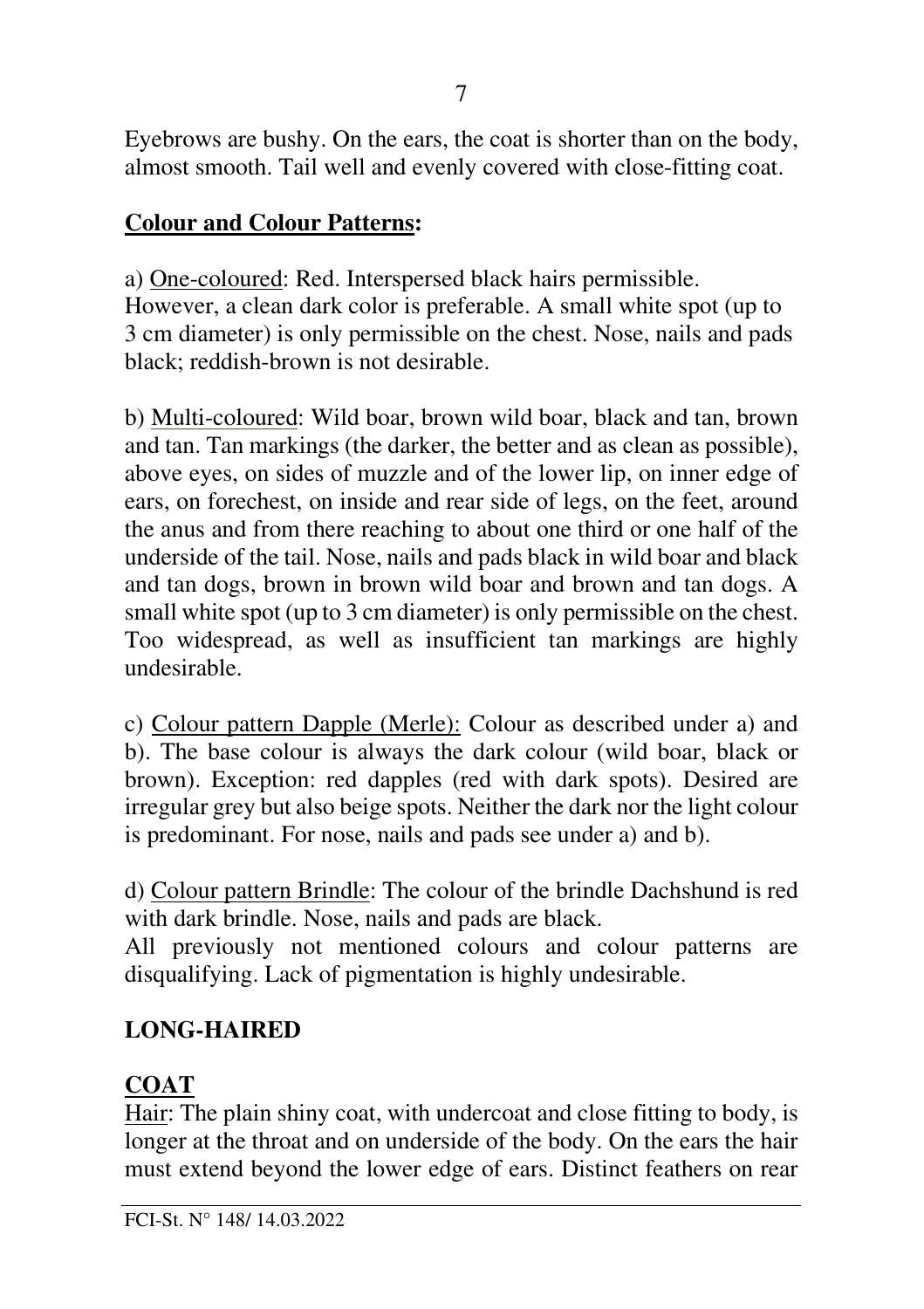side of legs. Achieves its greatest length on underside of tail and there forms a full flag.

#### **Colour and Colour Patterns:**

a) One-coloured: Red. Red with black overcoat. However, a clean dark colour is preferable. A small white spot (up to 3 cm diameter) is permissible on the chest. Nose, nails and pads black; reddish-brown is not desirable.

b) Two-coloured: Deep black or brown, each with tan markings (the darker, the better and as clean as possible), over eyes, on sides of muzzle and of the lower lip, on inner edge of ears, on forechest, on inside and rear side of legs, on the feet, around the anus and from there reaching to about one third or one half of the underside of the tail. Nose, nails and pads black in dogs with black base colour, brown, in dogs with brown base colour.

A small white spot (up to 3 cm diameter) is only permissible on the chest. Too widespread, as well as insufficient tan markings are highly undesirable.

c) Colour pattern Dapple (Merle): The base colour is always the dark colour (black or brown). Exception: red dapples (red with dark spots). Desired are irregular grey but also beige spots (large patches not desired). Neither the dark nor the light colour is predominant. For nose, nails and pads see under a) and b).

d) Colour pattern Brindle: The colour of the brindle Dachshund is red with dark brindle. Nose, nails and pads are black.

All previously not mentioned colours and colour patterns are disqualifying. Lack of pigmentation is highly undesirable.

#### **SIZES:**

Chest Circumference measured when at least 15 months old, from highest point of the withers to the lowest point of the chest (with little tense tape measure).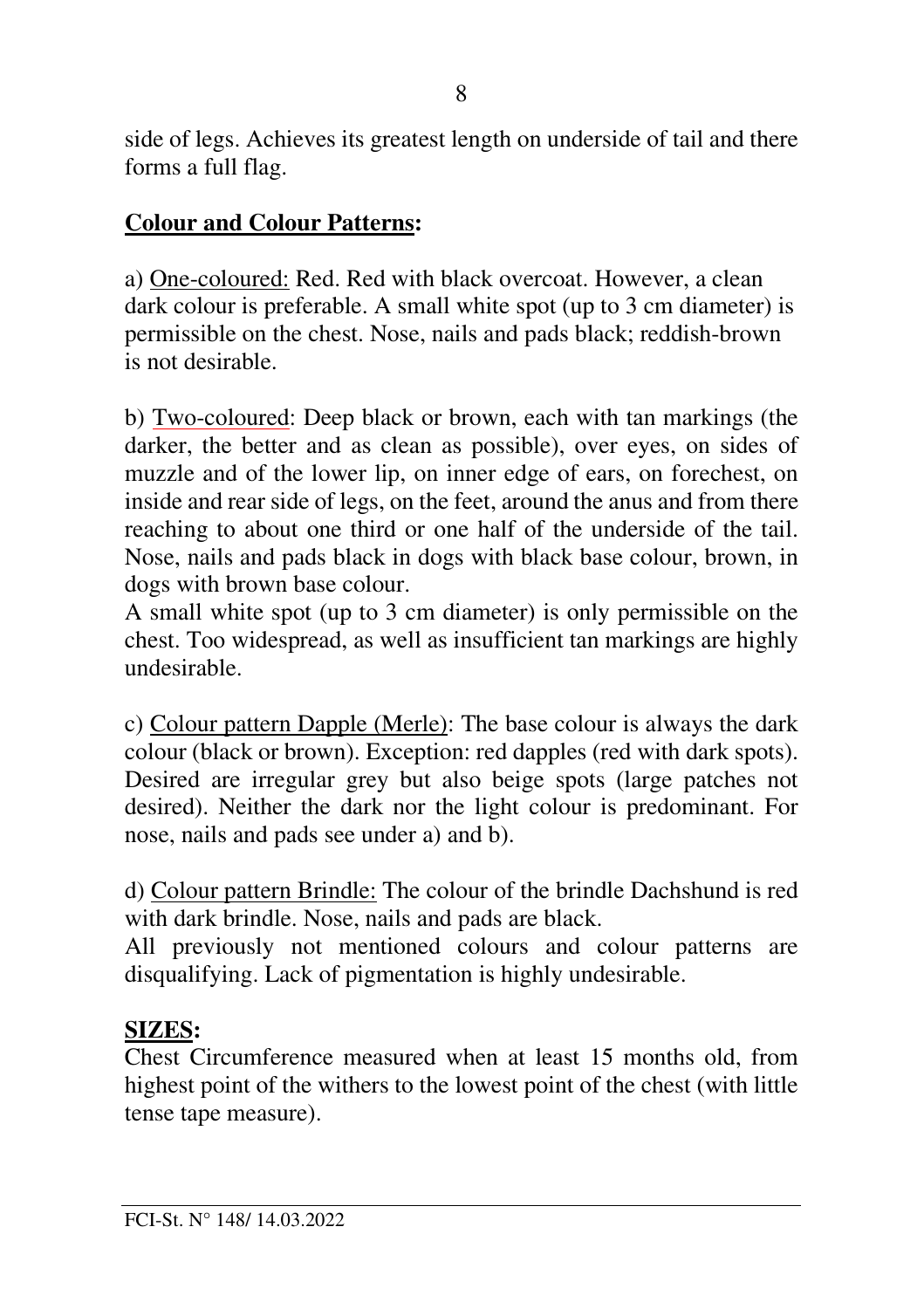Standard Dachshund: Males: over 37 cm – up to 47 cm Females: over 35 cm – up to 45 cm

Miniature Dachshund: Males: over 32 cm – up to 37 cm Females: over 30 up – to 35 cm

Rabbit Dachshund: Males: **27 cm** – up to 32 cm Females: **25 cm** – up to 30 cm

### **FAULTS**:

Any departure from the foregoing points should be considered a fault, and the seriousness with which the fault should be regarded should be in exact proportion to its degree and the effect upon the health and welfare of the dog as well as its ability to perform its traditional work. M3 (Molar 3) are not to be considered when judging. Lack of two PM1 (Premolar 1) is not to be penalised. The absence of one PM2 should be regarded as a fault, if no other teeth (with the exception of M3) are missing. A departure from the correctly closing scissor bite, such as for example the pincer bite, is also a fault.

### **SEVERE FAULTS**:

- Weak, long-legged or body trailing on ground.
- Other tooth faults than those described among «faults» or «disqualifying faults».
- Wall eye in any colour other than dapple.
- Pointed, very folded ears**.**
- Body sagging between shoulders.
- Hollow back, roach back.
- Weak loins.
- Markedly higher in the rear (croup higher than withers).
- Chest too weak.
- Flanks with lyre shape tuck up.
- Poorly angulated fore- and hindquarters.
- Narrow hindquarters with poor muscle tone.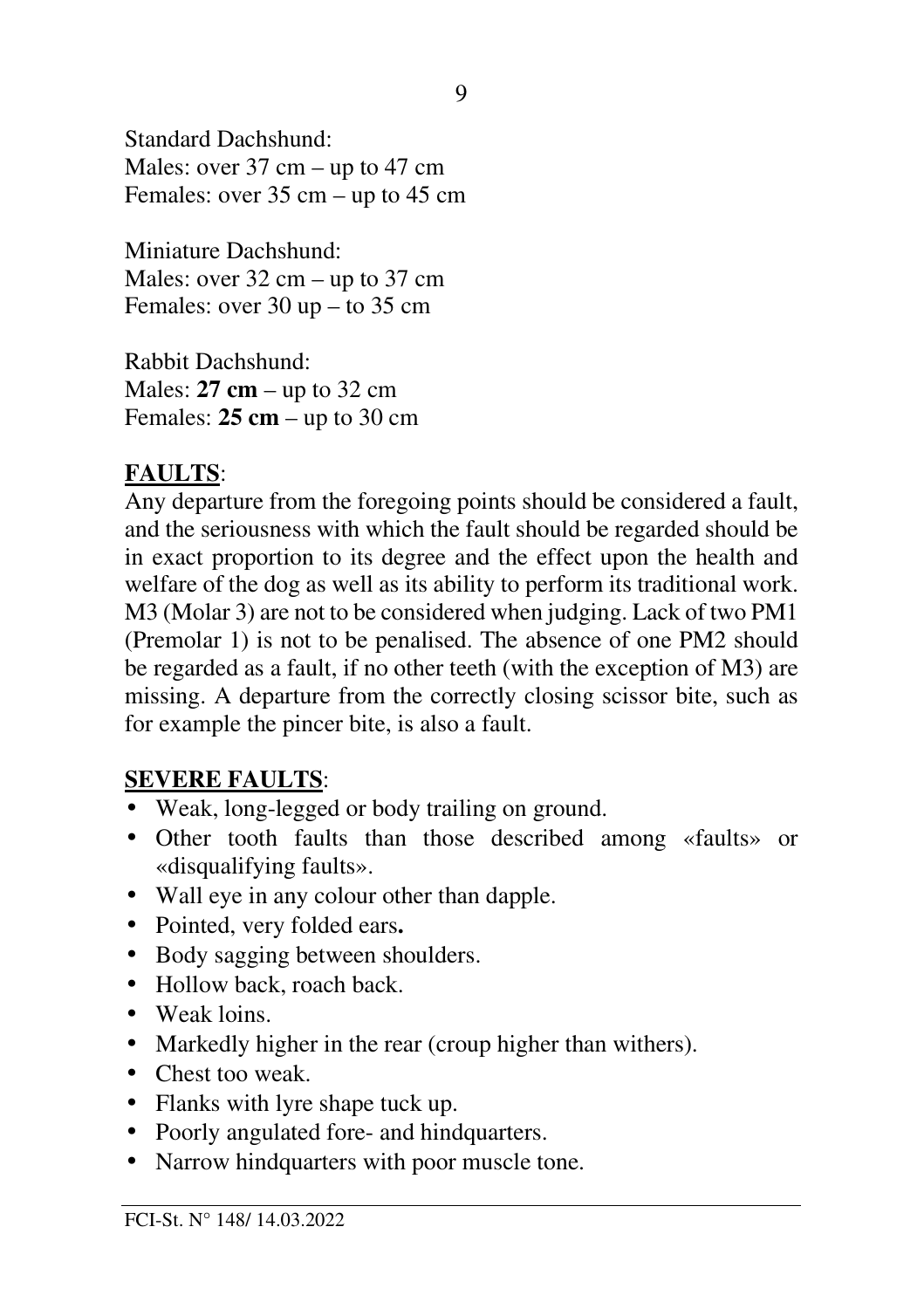- Cow hocks or bowlegs.
- Feet turning markedly inwards or outwards.
- Splayed toes.
- Heavy, clumsy, waddling movement.

### **SEVERE FAULTS – COAT**:

Smooth-haired Dachshund:

- Coat too fine or thin. Bald patches on ears (leather ear), other bald areas.
- Coat much too coarse and much too long.
- Brush like tail.
- Tail partially or entirely hairless.

#### Wire-haired Dachshund:

- Soft coat, whether long or short.
- Long coat, standing away from body in all directions.
- Curly or wavy coat.
- Soft coat on head, top knot.
- Flag on tail.
- Lack of beard.
- Lack of undercoat.
- Smooth coat.

#### Long-haired Dachshund:

- Coat of equal length all over body.
- Wavy or shaggy coat.
- Lack of flag (tail).
- Lack of overhanging feathering on ears.
- Smooth coat.
- Pronounced parting of coat on back.
- Hair too long between toes.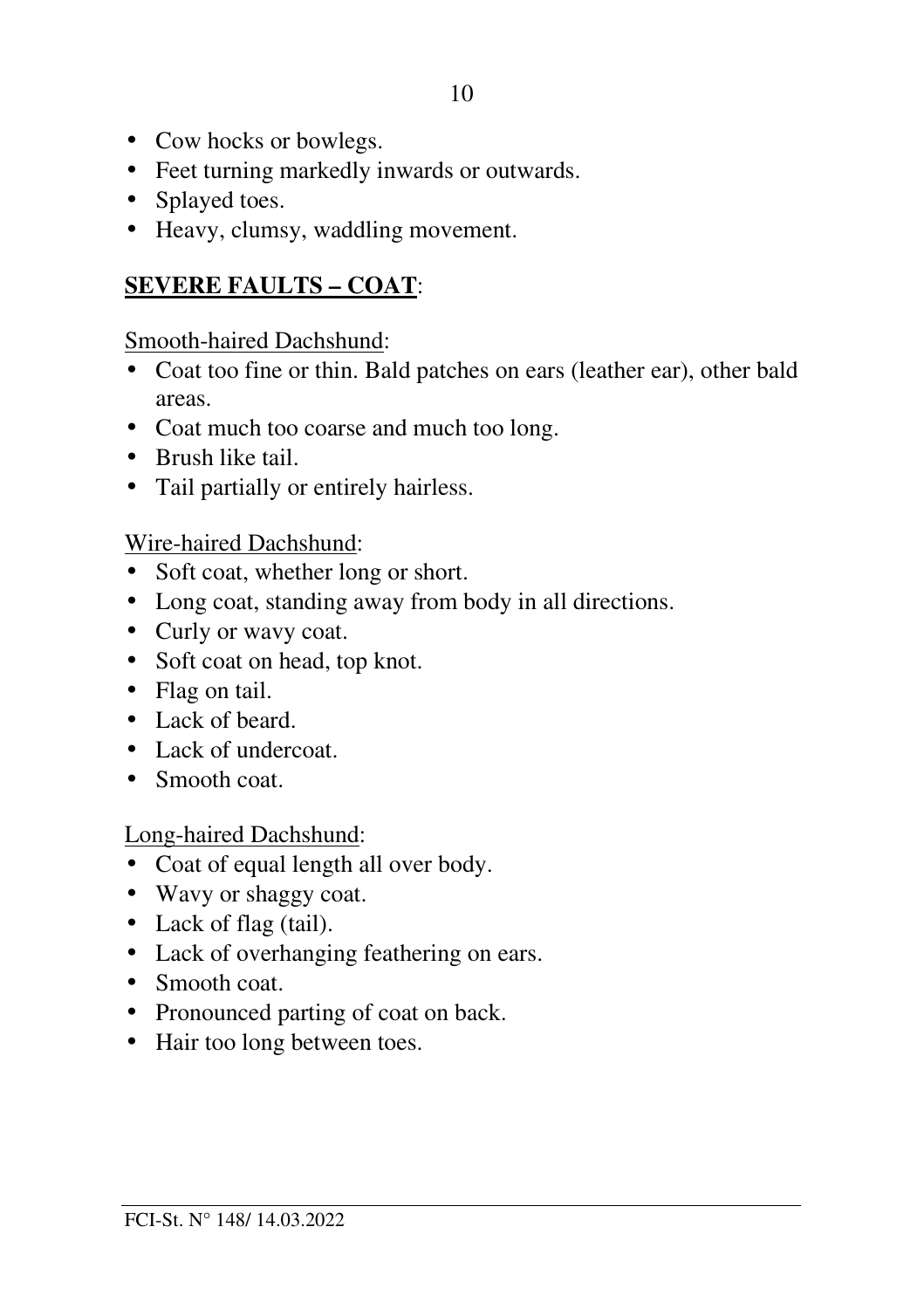## **DISQUALIFYING FAULTS:**

- Aggressive or overly shy dog.
- Any dog clearly showing physical or behavioural abnormalities.
- Untypical specimen.
- Undershot or overshot mouth, wry mouth.
- Faulty positioning of the lower canines.
- Missing of one or more canines or one or more incisors.
- Missing of other premolars or molars. Exceptions: The two PM1 or one PM2 without consideration of the M3, as mentioned under "Faults".
- Chest: sternum cut off
- Any faults of the tail.
- Very loose shoulders.
- Knuckling over in the wrist.
- Black or brown colour without **tan** markings; white colour with or without tan markings.
- Colours and colour patterns other than those listed under "Colour and Colour Patterns".

### **N.B**.:

- Male animals must have two apparently normal testicles fully descended into the scrotum.
- Only functionally and clinically healthy dogs, with breed typical conformation, should be used for breeding.

#### **The latest amendments are in bold characters.**